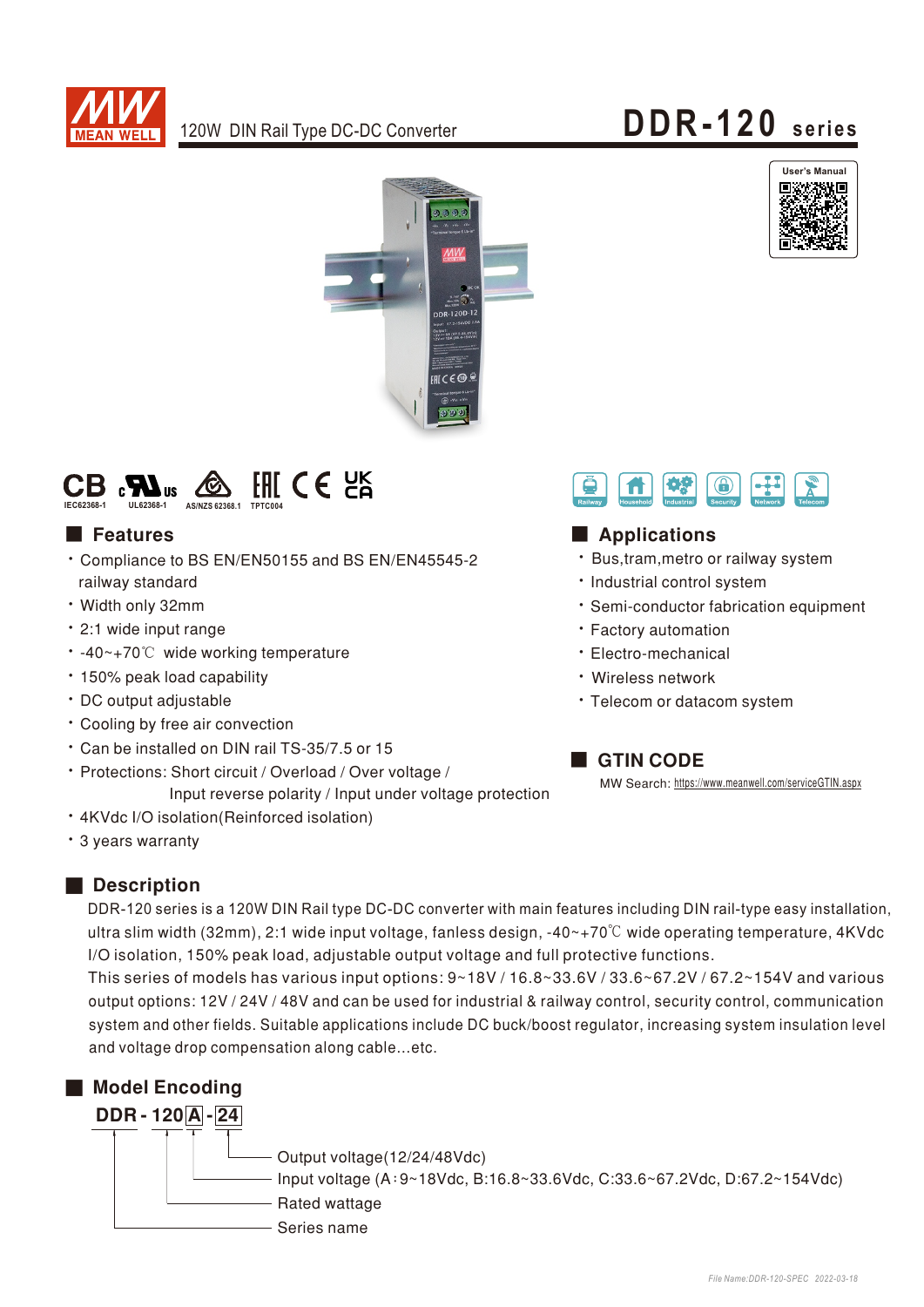

#### **SPECIFICATION**

 $\overline{\phantom{a}}$ 

| <b>MODEL</b>        |                                                                                                                                                                                                                                                                                                                                                                                                                                                                                                                                        | DDR-120A-12                                                                                                                                                                  | DDR-120A-24                                                                            | DDR-120A-48                | DDR-120B-12                                                                         | DDR-120B-24                                  | DDR-120B-48       |  |  |
|---------------------|----------------------------------------------------------------------------------------------------------------------------------------------------------------------------------------------------------------------------------------------------------------------------------------------------------------------------------------------------------------------------------------------------------------------------------------------------------------------------------------------------------------------------------------|------------------------------------------------------------------------------------------------------------------------------------------------------------------------------|----------------------------------------------------------------------------------------|----------------------------|-------------------------------------------------------------------------------------|----------------------------------------------|-------------------|--|--|
|                     | <b>DC VOLTAGE</b>                                                                                                                                                                                                                                                                                                                                                                                                                                                                                                                      | 12V                                                                                                                                                                          | <b>24V</b>                                                                             | 48V                        | 12V                                                                                 | <b>24V</b>                                   | 48V               |  |  |
|                     | <b>RATED CURRENT</b>                                                                                                                                                                                                                                                                                                                                                                                                                                                                                                                   | 8.3A                                                                                                                                                                         | 4.2A                                                                                   | 2.1A                       | 10A                                                                                 | 5A                                           | 2.5A              |  |  |
|                     | <b>CURRENT RANGE</b>                                                                                                                                                                                                                                                                                                                                                                                                                                                                                                                   | $0 - 8.3A$                                                                                                                                                                   | $0 - 4.2A$                                                                             | $0 - 2.1A$                 | $0 - 10A$                                                                           | $0 \sim 5A$                                  | $0 - 2.5A$        |  |  |
|                     | <b>RATED POWER</b>                                                                                                                                                                                                                                                                                                                                                                                                                                                                                                                     | 99.6W                                                                                                                                                                        | 100.8W                                                                                 | 100.8W                     | 120W                                                                                | <b>120W</b>                                  | <b>120W</b>       |  |  |
|                     | <b>PEAK CURRENT</b>                                                                                                                                                                                                                                                                                                                                                                                                                                                                                                                    | 12.45A                                                                                                                                                                       | 6.3A                                                                                   | 3.15A                      | 15A                                                                                 | 7.5A                                         | 3.75A             |  |  |
|                     | <b>PEAK POWER</b>                                                                                                                                                                                                                                                                                                                                                                                                                                                                                                                      |                                                                                                                                                                              |                                                                                        |                            |                                                                                     |                                              |                   |  |  |
|                     |                                                                                                                                                                                                                                                                                                                                                                                                                                                                                                                                        | Note.5 150W (3sec.)<br>180W (3sec.)                                                                                                                                          |                                                                                        |                            |                                                                                     |                                              |                   |  |  |
| <b>OUTPUT</b>       | RIPPLE & NOISE (max.) Note.2 50mVp-p                                                                                                                                                                                                                                                                                                                                                                                                                                                                                                   |                                                                                                                                                                              | 50mVp-p                                                                                | 50mVp-p                    | 50mVp-p                                                                             | 50mVp-p                                      | 50mVp-p           |  |  |
|                     | <b>VOLTAGE ADJ. RANGE</b>                                                                                                                                                                                                                                                                                                                                                                                                                                                                                                              | $9 - 14V$                                                                                                                                                                    | $24 - 28V$                                                                             | $48 - 56V$                 | $9 - 14V$                                                                           | $24 - 28V$                                   | $48 - 56V$        |  |  |
|                     | <b>VOLTAGE TOLERANCE Note.3</b>                                                                                                                                                                                                                                                                                                                                                                                                                                                                                                        | ±1.0%                                                                                                                                                                        | ±1.0%                                                                                  | ±1.0%                      | ±1.0%                                                                               | ±1.0%                                        | ±1.0%             |  |  |
|                     | <b>LINE REGULATION</b>                                                                                                                                                                                                                                                                                                                                                                                                                                                                                                                 | ±0.5%                                                                                                                                                                        | ±0.5%                                                                                  | ±0.5%                      | ±0.5%                                                                               | ±0.5%                                        | ±0.5%             |  |  |
|                     | <b>LOAD REGULATION</b>                                                                                                                                                                                                                                                                                                                                                                                                                                                                                                                 | ±1.0%                                                                                                                                                                        | ±1.0%                                                                                  | ±1.0%                      | ±1.0%                                                                               | ±1.0%                                        | ±1.0%             |  |  |
|                     | <b>SETUP, RISE TIME</b>                                                                                                                                                                                                                                                                                                                                                                                                                                                                                                                |                                                                                                                                                                              | 500ms, 60ms @12Vdc<br>500ms, 60ms @24Vdc                                               |                            |                                                                                     |                                              |                   |  |  |
|                     | <b>HOLD UP TIME (Typ.)</b>                                                                                                                                                                                                                                                                                                                                                                                                                                                                                                             |                                                                                                                                                                              | Please refer to page 7 Hold up Time(Load de-rating curve)                              |                            |                                                                                     |                                              |                   |  |  |
|                     | <b>VOLTAGE RANGE</b><br>Note.4                                                                                                                                                                                                                                                                                                                                                                                                                                                                                                         | $9 - 18$ Vdc                                                                                                                                                                 | $9 - 18$ Vdc                                                                           | $9 - 18$ Vdc               | 16.8 ~ 33.6Vdc                                                                      | $16.8 - 33.6$ Vdc                            | $16.8 - 33.6$ Vdc |  |  |
|                     | <b>EFFICIENCY (Typ.)</b>                                                                                                                                                                                                                                                                                                                                                                                                                                                                                                               | 88.5%                                                                                                                                                                        | 88.5%                                                                                  | 88.5%                      | 89%                                                                                 | 89.5%                                        | 91%               |  |  |
| <b>INPUT</b>        | DC CURRENT (Typ.)                                                                                                                                                                                                                                                                                                                                                                                                                                                                                                                      | 11.2A@12Vdc<br>5.6A@24Vdc                                                                                                                                                    |                                                                                        |                            |                                                                                     |                                              |                   |  |  |
|                     | <b>INRUSH CURRENT (Typ.)</b>                                                                                                                                                                                                                                                                                                                                                                                                                                                                                                           | 5A@12Vdc                                                                                                                                                                     |                                                                                        |                            | 5A @ 24Vdc                                                                          |                                              |                   |  |  |
|                     | INTERRUPTION OF VOLTAGE SUPPLY                                                                                                                                                                                                                                                                                                                                                                                                                                                                                                         | EN50155:2007-comply with 3ms@ full load                                                                                                                                      |                                                                                        |                            | EN50155:2007-comply with S1 level (6ms) @ full load, S2 level (10ms) @ 70% load     |                                              |                   |  |  |
|                     |                                                                                                                                                                                                                                                                                                                                                                                                                                                                                                                                        | EN50155:2017-comply with S1 level<br>EN50155:2017-comply with S1 level                                                                                                       |                                                                                        |                            |                                                                                     |                                              |                   |  |  |
|                     | <b>OVERLOAD</b>                                                                                                                                                                                                                                                                                                                                                                                                                                                                                                                        | Normally works within 150% rated output power for more than 3 seconds and then constant current protection 105~135%                                                          |                                                                                        |                            |                                                                                     |                                              |                   |  |  |
|                     |                                                                                                                                                                                                                                                                                                                                                                                                                                                                                                                                        | rated output power with auto-recovery                                                                                                                                        |                                                                                        |                            |                                                                                     |                                              |                   |  |  |
| <b>PROTECTION</b>   | <b>OVER VOLTAGE</b>                                                                                                                                                                                                                                                                                                                                                                                                                                                                                                                    | $14.4 - 16.8V$                                                                                                                                                               | $288 - 336V$                                                                           | $57.6 - 67.2V$             | $14.4 - 16.8V$                                                                      | $28.8 - 33.6V$                               | $57.6 - 67.2V$    |  |  |
|                     |                                                                                                                                                                                                                                                                                                                                                                                                                                                                                                                                        |                                                                                                                                                                              | Protection type : Shut down o/p voltage, re-power on to recover                        |                            |                                                                                     |                                              |                   |  |  |
|                     | <b>REVERSE POLARITY</b>                                                                                                                                                                                                                                                                                                                                                                                                                                                                                                                |                                                                                                                                                                              |                                                                                        |                            | By internal MOSFET, no damage, recovers automatically after fault condition removed |                                              |                   |  |  |
|                     | <b>UNDER VOLTAGE LOCKOUT</b>                                                                                                                                                                                                                                                                                                                                                                                                                                                                                                           |                                                                                                                                                                              | 12Vin (A - type) :Power ON≥9V, OFF ≤8.5V                                               |                            |                                                                                     | 24Vin (B - type) :Power ON≥16.8V, OFF ≤16.5V |                   |  |  |
|                     | WORKING TEMP.                                                                                                                                                                                                                                                                                                                                                                                                                                                                                                                          | $-40 \sim +70^{\circ}$ (Refer to "Derating Curve")                                                                                                                           |                                                                                        |                            |                                                                                     |                                              |                   |  |  |
|                     | <b>WORKING HUMIDITY</b>                                                                                                                                                                                                                                                                                                                                                                                                                                                                                                                | 5~95% RH non-condensing                                                                                                                                                      |                                                                                        |                            |                                                                                     |                                              |                   |  |  |
| <b>ENVIRONMENT</b>  | <b>STORAGE TEMP., HUMIDITY</b>                                                                                                                                                                                                                                                                                                                                                                                                                                                                                                         | $-40 \sim +85^{\circ}$ C, 5 ~ 95% RH non-condensing                                                                                                                          |                                                                                        |                            |                                                                                     |                                              |                   |  |  |
|                     | <b>TEMP. COEFFICIENT</b>                                                                                                                                                                                                                                                                                                                                                                                                                                                                                                               | $\pm$ 0.03%/°C (0 ~ 55°C)                                                                                                                                                    |                                                                                        |                            |                                                                                     |                                              |                   |  |  |
|                     | VIBRATION                                                                                                                                                                                                                                                                                                                                                                                                                                                                                                                              | Component: 10 ~ 500Hz, 5G 10min./1cycle, 60min. each along X, Y, Z axes; Mounting: Compliance to IEC61373<br>5000 meters                                                     |                                                                                        |                            |                                                                                     |                                              |                   |  |  |
|                     | <b>OPERATING ALTITUDE</b>                                                                                                                                                                                                                                                                                                                                                                                                                                                                                                              |                                                                                                                                                                              | IEC 62368-1, UL 62368-1, EAC TP TC 004, AS/NZS 62368.1 approved; Design refer to UL508 |                            |                                                                                     |                                              |                   |  |  |
|                     | <b>SAFETY STANDARDS</b><br>WITHSTAND VOLTAGE                                                                                                                                                                                                                                                                                                                                                                                                                                                                                           | I/P-O/P:4KVdc I/P-FG:2.5KVdc O/P-FG:2.5KVdc                                                                                                                                  |                                                                                        |                            |                                                                                     |                                              |                   |  |  |
|                     | <b>ISOLATION RESISTANCE</b>                                                                                                                                                                                                                                                                                                                                                                                                                                                                                                            | I/P-O/P, I/P-FG, O/P-FG:>100M Ohms / 500Vdc / 25°C / 70% RH                                                                                                                  |                                                                                        |                            |                                                                                     |                                              |                   |  |  |
|                     |                                                                                                                                                                                                                                                                                                                                                                                                                                                                                                                                        | <b>Test Level / Note</b><br>Parameter<br><b>Standard</b>                                                                                                                     |                                                                                        |                            |                                                                                     |                                              |                   |  |  |
|                     | <b>EMC EMISSION</b><br><b>EMC IMMUNITY</b>                                                                                                                                                                                                                                                                                                                                                                                                                                                                                             | Conducted<br><b>BS EN/EN55032</b>                                                                                                                                            |                                                                                        |                            |                                                                                     | Class B                                      |                   |  |  |
|                     |                                                                                                                                                                                                                                                                                                                                                                                                                                                                                                                                        | Radiated<br><b>BS EN/EN55032</b>                                                                                                                                             |                                                                                        |                            | Class B                                                                             |                                              |                   |  |  |
|                     |                                                                                                                                                                                                                                                                                                                                                                                                                                                                                                                                        | <b>Voltage Flicker</b><br>BS EN/EN61000-3-3                                                                                                                                  |                                                                                        | -----                      |                                                                                     |                                              |                   |  |  |
| <b>SAFETY &amp;</b> |                                                                                                                                                                                                                                                                                                                                                                                                                                                                                                                                        | Harmonic Current<br>$- - - - -$<br>$- - - - -$                                                                                                                               |                                                                                        |                            |                                                                                     |                                              |                   |  |  |
| <b>EMC</b>          |                                                                                                                                                                                                                                                                                                                                                                                                                                                                                                                                        | BS EN/EN55024, BS EN/EN61000-6-2(BS EN/EN50082-2)                                                                                                                            |                                                                                        |                            |                                                                                     |                                              |                   |  |  |
| (Note 6)            |                                                                                                                                                                                                                                                                                                                                                                                                                                                                                                                                        | Parameter<br><b>Standard</b>                                                                                                                                                 |                                                                                        | <b>Test Level / Note</b>   |                                                                                     |                                              |                   |  |  |
|                     |                                                                                                                                                                                                                                                                                                                                                                                                                                                                                                                                        | <b>ESD</b><br>BS EN/EN61000-4-2                                                                                                                                              |                                                                                        |                            | Level 3, 8KV air ; Level 3, 6KV contact; criteria A                                 |                                              |                   |  |  |
|                     |                                                                                                                                                                                                                                                                                                                                                                                                                                                                                                                                        | Radiated<br>BS EN/EN61000-4-3                                                                                                                                                |                                                                                        | Level 3, 10V/m; criteria A |                                                                                     |                                              |                   |  |  |
|                     |                                                                                                                                                                                                                                                                                                                                                                                                                                                                                                                                        | EFT / Burst<br>BS EN/EN61000-4-4                                                                                                                                             |                                                                                        | Level 3, 2KV ; criteria A  |                                                                                     |                                              |                   |  |  |
|                     |                                                                                                                                                                                                                                                                                                                                                                                                                                                                                                                                        | Surge                                                                                                                                                                        |                                                                                        | BS EN/EN61000-4-5          | Level 3, 1KV/Line-Line ; Level 3, 2KV/Line-Line-FG ; criteria A                     |                                              |                   |  |  |
|                     |                                                                                                                                                                                                                                                                                                                                                                                                                                                                                                                                        | Conducted                                                                                                                                                                    |                                                                                        | BS EN/EN61000-4-6          |                                                                                     |                                              |                   |  |  |
|                     |                                                                                                                                                                                                                                                                                                                                                                                                                                                                                                                                        | Level 3, 10V ; criteria A<br>BS EN/EN61000-4-8<br>Magnetic Field<br>Level 4, 30A/m ; criteria A                                                                              |                                                                                        |                            |                                                                                     |                                              |                   |  |  |
|                     |                                                                                                                                                                                                                                                                                                                                                                                                                                                                                                                                        |                                                                                                                                                                              |                                                                                        |                            |                                                                                     |                                              |                   |  |  |
|                     | RAILWAY STANDARD                                                                                                                                                                                                                                                                                                                                                                                                                                                                                                                       | Compliance to BS EN/EN45545-2 for fire protection; Meet BS EN/EN50155 / IEC60571 including IEC61373 for shock & vibration,<br>BS EN/EN50121-3-2 for EMC (except for 9~18Vin) |                                                                                        |                            |                                                                                     |                                              |                   |  |  |
|                     | <b>MTBF</b>                                                                                                                                                                                                                                                                                                                                                                                                                                                                                                                            | MIL-HDBK-217F $(25^{\circ}C)$<br>1769.5K hrs min.<br>Telcordia SR-332 (Bellcore) ; 214.5K hrs min.                                                                           |                                                                                        |                            |                                                                                     |                                              |                   |  |  |
| <b>OTHERS</b>       | <b>DIMENSION</b>                                                                                                                                                                                                                                                                                                                                                                                                                                                                                                                       | 32*125.2*102mm (W*H*D)                                                                                                                                                       |                                                                                        |                            |                                                                                     |                                              |                   |  |  |
|                     | <b>PACKING</b>                                                                                                                                                                                                                                                                                                                                                                                                                                                                                                                         | 510g; 28pcs/15.3Kg/1.22CUFT                                                                                                                                                  |                                                                                        |                            |                                                                                     |                                              |                   |  |  |
| <b>NOTE</b>         | 1. All parameters NOT specially mentioned are measured at normal input (A:12Vdc, B:24Vdc), rated load and 25°C of ambient temperature.<br>2. Ripple & noise are measured at 20MHz of bandwidth by using a 12" twisted pair-wire terminated with a 0.1 $\mu$ f & 47 $\mu$ f parallel capacitor.<br>3. Tolerance : includes set up tolerance, line regulation and load regulation.<br>4. Derating may be needed under low input voltage. Please check the derating curve for more details.                                               |                                                                                                                                                                              |                                                                                        |                            |                                                                                     |                                              |                   |  |  |
|                     | 5. 3 seconds max., please refer to peak loading curves.<br>6. The power supply is considered as an independent unit, but the final equipment still need to re-confirm that the whole system complies with<br>the EMC directives. For guidance on how to perform these EMC tests, please refer to "EMI testing of component power supplies."<br>(as available on http://www.meanwell.com)<br>7. The ambient temperature derating of 3.5°C/1000m with fanless models and of 5°C/1000m with fan models for operating altitude higher than |                                                                                                                                                                              |                                                                                        |                            |                                                                                     |                                              |                   |  |  |
|                     | 2000m(6500ft).<br>X Product Liability Disclaimer: For detailed information, please refer to https://www.meanwell.com/serviceDisclaimer.aspx                                                                                                                                                                                                                                                                                                                                                                                            |                                                                                                                                                                              |                                                                                        |                            |                                                                                     |                                              |                   |  |  |

 $\overline{\phantom{a}}$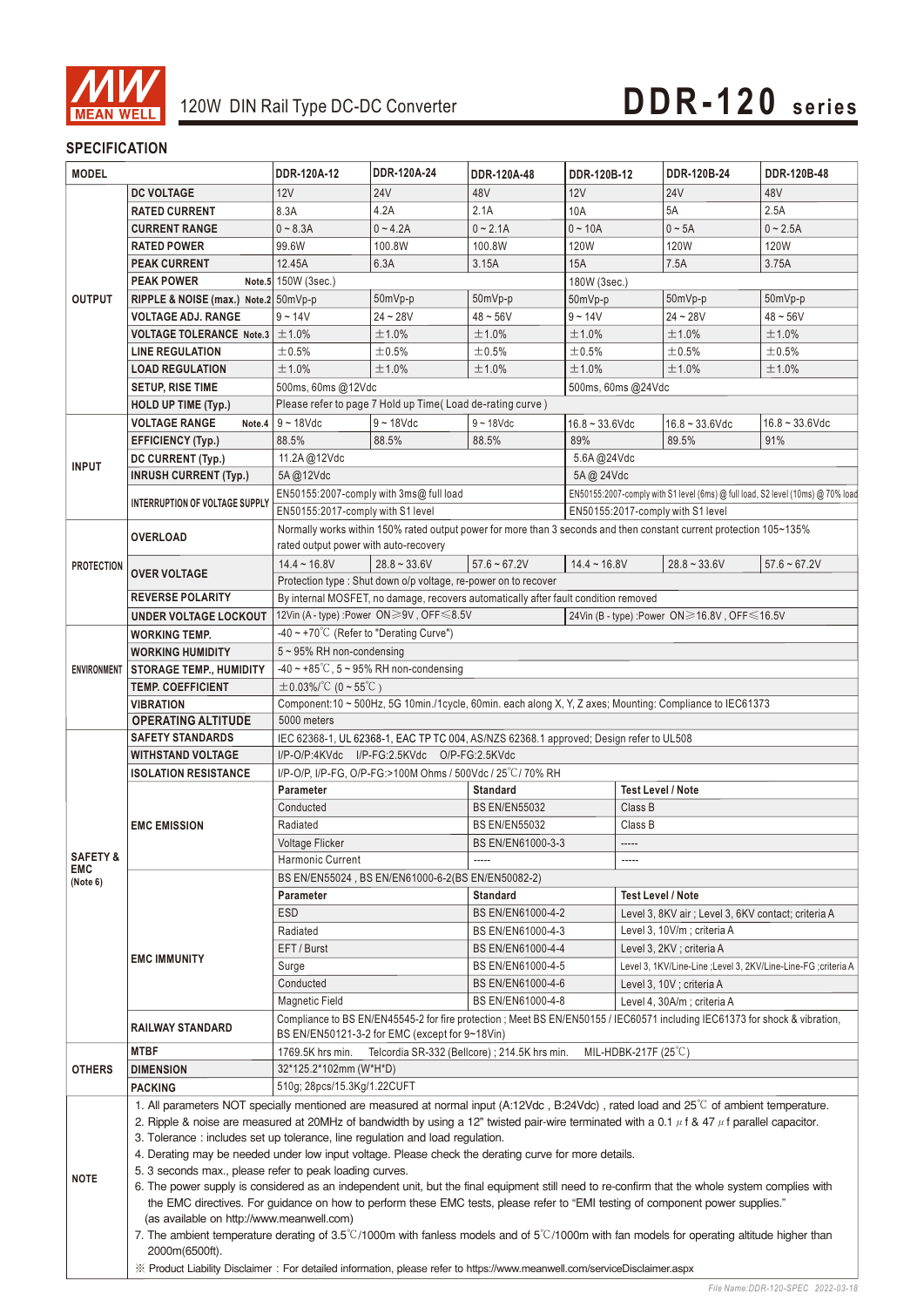

#### **SPECIFICATION**

I

| <b>MODEL</b>        |                                                                                                                                                      | DDR-120C-12                                                                                                                                                                 | DDR-120C-24                                               | DDR-120C-48                                                                         | DDR-120D-12                                                                       | DDR-120D-24                                                     | DDR-120D-48         |  |  |
|---------------------|------------------------------------------------------------------------------------------------------------------------------------------------------|-----------------------------------------------------------------------------------------------------------------------------------------------------------------------------|-----------------------------------------------------------|-------------------------------------------------------------------------------------|-----------------------------------------------------------------------------------|-----------------------------------------------------------------|---------------------|--|--|
|                     | <b>DC VOLTAGE</b>                                                                                                                                    | 12V                                                                                                                                                                         | <b>24V</b>                                                | 48V                                                                                 | 12V                                                                               | <b>24V</b>                                                      | 48V                 |  |  |
|                     | <b>RATED CURRENT</b>                                                                                                                                 | 10A                                                                                                                                                                         | 5A                                                        | 2.5A                                                                                | 10A                                                                               | 5A                                                              | 2.5A                |  |  |
|                     | <b>CURRENT RANGE</b>                                                                                                                                 | $0 - 10A$                                                                                                                                                                   | $0 \sim 5A$                                               | $0 - 2.5A$                                                                          | $0 - 10A$                                                                         | $0 \sim 5A$                                                     | $0 - 2.5A$          |  |  |
|                     | <b>RATED POWER</b>                                                                                                                                   | <b>120W</b>                                                                                                                                                                 | 120W                                                      | <b>120W</b>                                                                         | 120W                                                                              | <b>120W</b>                                                     | <b>120W</b>         |  |  |
|                     | <b>PEAK CURRENT</b>                                                                                                                                  | <b>15A</b>                                                                                                                                                                  | 7.5A                                                      | 3.75A                                                                               | 15A                                                                               | 7.5A                                                            | 3.75A               |  |  |
|                     | <b>PEAK POWER</b>                                                                                                                                    | Note.5 180W (3sec.)                                                                                                                                                         |                                                           |                                                                                     |                                                                                   |                                                                 |                     |  |  |
| <b>OUTPUT</b>       | RIPPLE & NOISE (max.) Note.2 50mVp-p                                                                                                                 |                                                                                                                                                                             | 50mVp-p                                                   | 50mVp-p                                                                             | 50mVp-p                                                                           | 50mVp-p                                                         | 50mVp-p             |  |  |
|                     | <b>VOLTAGE ADJ. RANGE</b>                                                                                                                            | $9 - 14V$                                                                                                                                                                   | $24 - 28V$                                                | $48 - 56V$                                                                          | $9 - 14V$                                                                         | $24 - 28V$                                                      | $48 - 56V$          |  |  |
|                     | VOLTAGE TOLERANCE Note.3 $\pm$ 1.0%                                                                                                                  |                                                                                                                                                                             | ±1.0%                                                     | ±1.0%                                                                               | ±1.0%                                                                             | ±1.0%                                                           | ±1.0%               |  |  |
|                     | <b>LINE REGULATION</b>                                                                                                                               | ±0.5%                                                                                                                                                                       | ±0.5%                                                     | ±0.5%                                                                               | ±0.5%                                                                             | ±0.5%                                                           | ±0.5%               |  |  |
|                     | <b>LOAD REGULATION</b>                                                                                                                               | ±1.0%                                                                                                                                                                       | ±1.0%                                                     | ±1.0%                                                                               | ±1.0%                                                                             | ±1.0%                                                           | ±1.0%               |  |  |
|                     |                                                                                                                                                      | 500ms, 60ms @48Vdc                                                                                                                                                          |                                                           |                                                                                     | 500ms, 60ms @110Vdc                                                               |                                                                 |                     |  |  |
|                     | <b>SETUP, RISE TIME</b>                                                                                                                              |                                                                                                                                                                             | Please refer to page 7 Hold up Time(Load de-rating curve) |                                                                                     |                                                                                   |                                                                 |                     |  |  |
|                     | <b>HOLD UP TIME (Typ.)</b>                                                                                                                           |                                                                                                                                                                             |                                                           |                                                                                     |                                                                                   |                                                                 |                     |  |  |
|                     | <b>VOLTAGE RANGE</b><br>Note.4                                                                                                                       | $33.6 - 67.2$ Vdc                                                                                                                                                           | $33.6 - 67.2$ Vdc                                         | $33.6 - 67.2$ Vdc                                                                   | $67.2 - 154$ Vdc                                                                  | $67.2 \sim 154$ Vdc                                             | $67.2 \sim 154$ Vdc |  |  |
|                     | <b>EFFICIENCY (Typ.)</b>                                                                                                                             | 89.5%                                                                                                                                                                       | 91%                                                       | 92%                                                                                 | 89.5%                                                                             | 91%                                                             | 91.5%               |  |  |
| <b>INPUT</b>        | DC CURRENT (Typ.)                                                                                                                                    | 2.8A@48Vdc                                                                                                                                                                  |                                                           |                                                                                     | 1.3A@110Vdc                                                                       |                                                                 |                     |  |  |
|                     | <b>INRUSH CURRENT (Typ.)</b>                                                                                                                         | 5A@48Vdc                                                                                                                                                                    |                                                           |                                                                                     |                                                                                   | 5A@110Vdc                                                       |                     |  |  |
|                     | <b>INTERRUPTION OF VOLTAGE SUPPLY</b>                                                                                                                | EN50155:2007-comply with S1 level (6ms) @ full load, S2 level (10ms) @ 60% load                                                                                             |                                                           |                                                                                     | EN50155:2007-comply with S2 level (10ms) $@$ full load                            |                                                                 |                     |  |  |
|                     |                                                                                                                                                      | EN50155:2017-comply with S1 level<br>EN50155:2017-comply with S1 level                                                                                                      |                                                           |                                                                                     |                                                                                   |                                                                 |                     |  |  |
|                     | <b>OVERLOAD</b>                                                                                                                                      | Normally works within 150% rated output power for more than 3 seconds and then constant current protection 105~135%                                                         |                                                           |                                                                                     |                                                                                   |                                                                 |                     |  |  |
|                     |                                                                                                                                                      | rated output power with auto-recovery                                                                                                                                       |                                                           |                                                                                     |                                                                                   |                                                                 |                     |  |  |
| <b>PROTECTION</b>   | <b>OVER VOLTAGE</b>                                                                                                                                  | $14.4 - 16.8V$                                                                                                                                                              | $28.8 - 33.6V$                                            | $57.6 - 67.2V$                                                                      | $14.4 \sim 16.8$ V                                                                | $28.8 - 33.6V$                                                  | $57.6 - 67.2V$      |  |  |
|                     |                                                                                                                                                      |                                                                                                                                                                             |                                                           | Protection type : Shut down o/p voltage, re-power on to recover                     |                                                                                   |                                                                 |                     |  |  |
|                     | <b>REVERSE POLARITY</b>                                                                                                                              |                                                                                                                                                                             |                                                           | By internal MOSFET, no damage, recovers automatically after fault condition removed |                                                                                   |                                                                 |                     |  |  |
|                     | <b>UNDER VOLTAGE LOCKOUT</b>                                                                                                                         |                                                                                                                                                                             | 48Vin (C - type) :Power ON≥33.6V, OFF ≤33V                |                                                                                     |                                                                                   | 110Vin (D - type):Power ON≥67.2V, OFF ≤65V                      |                     |  |  |
|                     | <b>WORKING TEMP.</b>                                                                                                                                 | $-40 \sim +70^{\circ}$ (Refer to "Derating Curve")                                                                                                                          |                                                           |                                                                                     |                                                                                   |                                                                 |                     |  |  |
|                     | <b>WORKING HUMIDITY</b>                                                                                                                              | $5 \sim 95\%$ RH non-condensing                                                                                                                                             |                                                           |                                                                                     |                                                                                   |                                                                 |                     |  |  |
| <b>ENVIRONMENT</b>  | <b>STORAGE TEMP., HUMIDITY</b>                                                                                                                       | $-40 \sim +85^{\circ}$ C, 5 ~ 95% RH non-condensing                                                                                                                         |                                                           |                                                                                     |                                                                                   |                                                                 |                     |  |  |
|                     | <b>TEMP. COEFFICIENT</b>                                                                                                                             | $\pm 0.03\%$ /°C (0 ~ 55°C)                                                                                                                                                 |                                                           |                                                                                     |                                                                                   |                                                                 |                     |  |  |
|                     | VIBRATION                                                                                                                                            | Component: 10 ~ 500Hz, 5G 10min./1cycle, 60min. each along X, Y, Z axes; Mounting: Compliance to IEC61373                                                                   |                                                           |                                                                                     |                                                                                   |                                                                 |                     |  |  |
|                     | <b>OPERATING ALTITUDE</b>                                                                                                                            | 5000 meters                                                                                                                                                                 |                                                           |                                                                                     |                                                                                   |                                                                 |                     |  |  |
|                     | <b>SAFETY STANDARDS</b>                                                                                                                              | IEC 62368-1, UL 62368-1, EAC TP TC 004, AS/NZS 62368.1 approved; Design refer to UL508                                                                                      |                                                           |                                                                                     |                                                                                   |                                                                 |                     |  |  |
|                     | WITHSTAND VOLTAGE                                                                                                                                    | I/P-O/P:4KVdc I/P-FG:2.5KVdc O/P-FG:2.5KVdc<br>I/P-O/P, I/P-FG, O/P-FG:>100M Ohms / 500Vdc / 25°C / 70% RH                                                                  |                                                           |                                                                                     |                                                                                   |                                                                 |                     |  |  |
|                     | <b>ISOLATION RESISTANCE</b>                                                                                                                          | <b>Parameter</b>                                                                                                                                                            |                                                           |                                                                                     |                                                                                   |                                                                 |                     |  |  |
|                     |                                                                                                                                                      | Conducted<br><b>BS EN/EN55032</b>                                                                                                                                           |                                                           | Standard                                                                            | <b>Test Level / Note</b><br>Class B                                               |                                                                 |                     |  |  |
|                     | <b>EMC EMISSION</b>                                                                                                                                  | Radiated<br><b>BS EN/EN55032</b>                                                                                                                                            |                                                           |                                                                                     | Class B                                                                           |                                                                 |                     |  |  |
|                     |                                                                                                                                                      | Voltage Flicker                                                                                                                                                             |                                                           | -----                                                                               |                                                                                   |                                                                 |                     |  |  |
| <b>SAFETY &amp;</b> |                                                                                                                                                      | BS EN/EN61000-3-3<br>-----<br>-----                                                                                                                                         |                                                           |                                                                                     |                                                                                   |                                                                 |                     |  |  |
| <b>EMC</b>          |                                                                                                                                                      | Harmonic Current<br>BS EN/EN55024, BS EN/EN61000-6-2(BS EN/EN50082-2)                                                                                                       |                                                           |                                                                                     |                                                                                   |                                                                 |                     |  |  |
| (Note 6)            | <b>EMC IMMUNITY</b>                                                                                                                                  | <b>Parameter</b>                                                                                                                                                            |                                                           | <b>Standard</b>                                                                     |                                                                                   | <b>Test Level / Note</b>                                        |                     |  |  |
|                     |                                                                                                                                                      | <b>ESD</b>                                                                                                                                                                  |                                                           | BS EN/EN61000-4-2                                                                   |                                                                                   |                                                                 |                     |  |  |
|                     |                                                                                                                                                      | Radiated<br>BS EN/EN61000-4-3                                                                                                                                               |                                                           |                                                                                     | Level 3, 8KV air ; Level 3, 6KV contact; criteria A<br>Level 3, 10V/m; criteria A |                                                                 |                     |  |  |
|                     |                                                                                                                                                      | EFT / Burst<br>BS EN/EN61000-4-4                                                                                                                                            |                                                           |                                                                                     | Level 3, 2KV ; criteria A                                                         |                                                                 |                     |  |  |
|                     |                                                                                                                                                      |                                                                                                                                                                             |                                                           | BS EN/EN61000-4-5                                                                   |                                                                                   | Level 3, 1KV/Line-Line ; Level 3, 2KV/Line-Line-FG ; criteria A |                     |  |  |
|                     |                                                                                                                                                      | Surge                                                                                                                                                                       |                                                           |                                                                                     |                                                                                   |                                                                 |                     |  |  |
|                     |                                                                                                                                                      | BS EN/EN61000-4-6<br>Conducted<br>Level 3, 10V; criteria A<br>BS EN/EN61000-4-8<br>Magnetic Field                                                                           |                                                           |                                                                                     |                                                                                   |                                                                 |                     |  |  |
|                     | <b>RAILWAY STANDARD</b>                                                                                                                              | Level 4, 30A/m; criteria A<br>Compliance to BS EN/EN45545-2 for fire protection ; Meet BS EN/EN50155 / IEC60571 including IEC61373 for shock & vibration,                   |                                                           |                                                                                     |                                                                                   |                                                                 |                     |  |  |
|                     |                                                                                                                                                      | BS EN/EN50121-3-2 for EMC                                                                                                                                                   |                                                           |                                                                                     |                                                                                   |                                                                 |                     |  |  |
|                     | <b>MTBF</b>                                                                                                                                          | 1769.5K hrs min.<br>Telcordia SR-332 (Bellcore); 214.5K hrs min.<br>MIL-HDBK-217F $(25^{\circ}C)$                                                                           |                                                           |                                                                                     |                                                                                   |                                                                 |                     |  |  |
| <b>OTHERS</b>       | <b>DIMENSION</b>                                                                                                                                     | 32*125.2*102mm (W*H*D)                                                                                                                                                      |                                                           |                                                                                     |                                                                                   |                                                                 |                     |  |  |
|                     | <b>PACKING</b>                                                                                                                                       | 510g; 28pcs/15.3Kg/1.22CUFT                                                                                                                                                 |                                                           |                                                                                     |                                                                                   |                                                                 |                     |  |  |
|                     | 1. All parameters NOT specially mentioned are measured at normal input (C:48Vdc, D:110Vdc), rated load and 25°C of ambient temperature.              |                                                                                                                                                                             |                                                           |                                                                                     |                                                                                   |                                                                 |                     |  |  |
|                     | 2. Ripple & noise are measured at 20MHz of bandwidth by using a 12" twisted pair-wire terminated with a 0.1 $\mu$ f & 47 $\mu$ f parallel capacitor. |                                                                                                                                                                             |                                                           |                                                                                     |                                                                                   |                                                                 |                     |  |  |
|                     | 3. Tolerance: includes set up tolerance, line regulation and load regulation.                                                                        |                                                                                                                                                                             |                                                           |                                                                                     |                                                                                   |                                                                 |                     |  |  |
|                     | 4. Derating may be needed under low input voltage. Please check the derating curve for more details.                                                 |                                                                                                                                                                             |                                                           |                                                                                     |                                                                                   |                                                                 |                     |  |  |
| <b>NOTE</b>         | 5. 3 seconds max., please refer to peak loading curves.                                                                                              |                                                                                                                                                                             |                                                           |                                                                                     |                                                                                   |                                                                 |                     |  |  |
|                     |                                                                                                                                                      | 6. The power supply is considered as an independent unit, but the final equipment still need to re-confirm that the whole system complies with                              |                                                           |                                                                                     |                                                                                   |                                                                 |                     |  |  |
|                     |                                                                                                                                                      | the EMC directives. For guidance on how to perform these EMC tests, please refer to "EMI testing of component power supplies."<br>(as available on http://www.meanwell.com) |                                                           |                                                                                     |                                                                                   |                                                                 |                     |  |  |
|                     |                                                                                                                                                      | 7. The ambient temperature derating of 3.5°C/1000m with fanless models and of 5°C/1000m with fan models for operating altitude higher than                                  |                                                           |                                                                                     |                                                                                   |                                                                 |                     |  |  |
|                     | 2000m(6500ft).                                                                                                                                       |                                                                                                                                                                             |                                                           |                                                                                     |                                                                                   |                                                                 |                     |  |  |
|                     | X Product Liability Disclaimer: For detailed information, please refer to https://www.meanwell.com/serviceDisclaimer.aspx                            |                                                                                                                                                                             |                                                           |                                                                                     |                                                                                   |                                                                 |                     |  |  |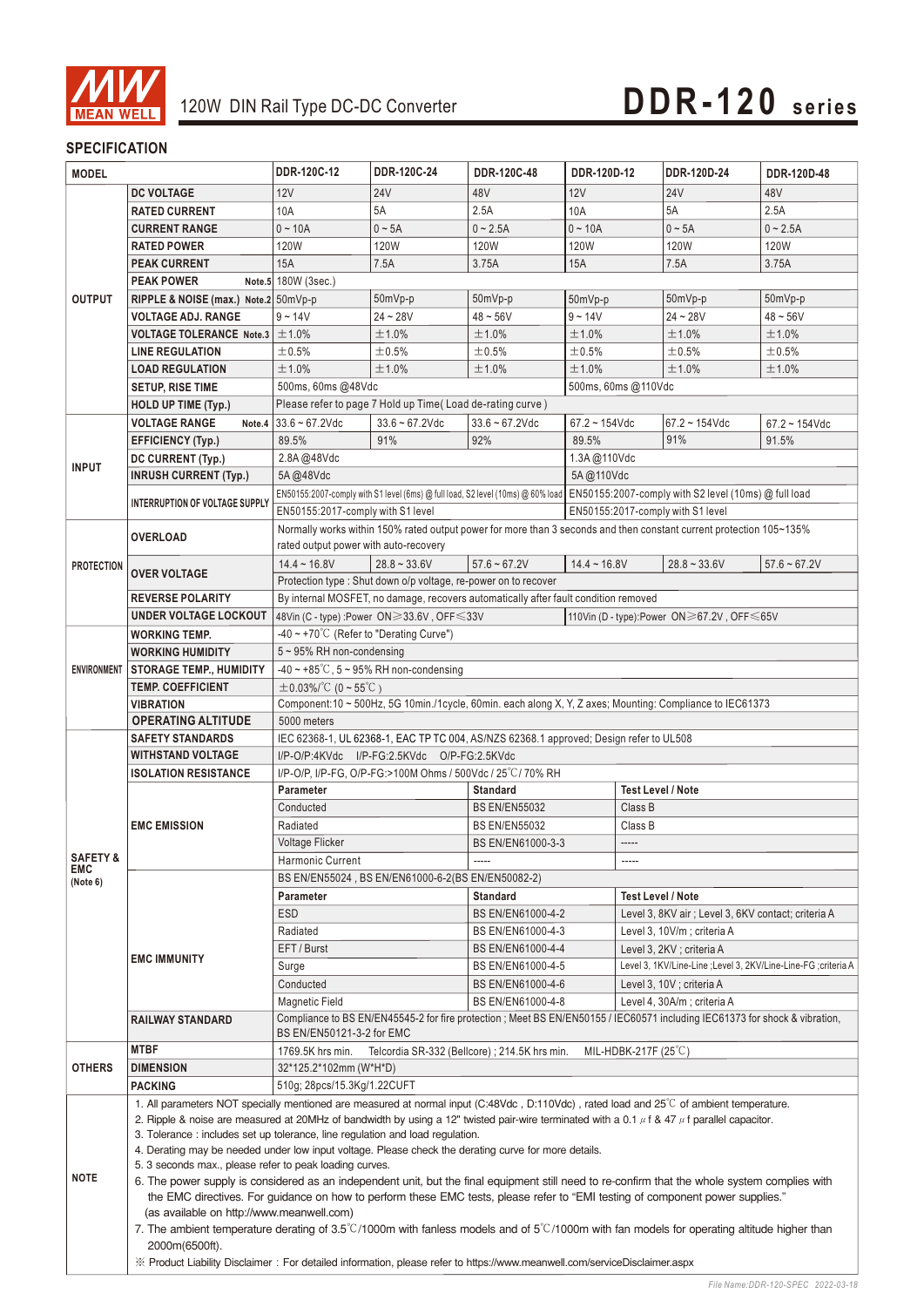

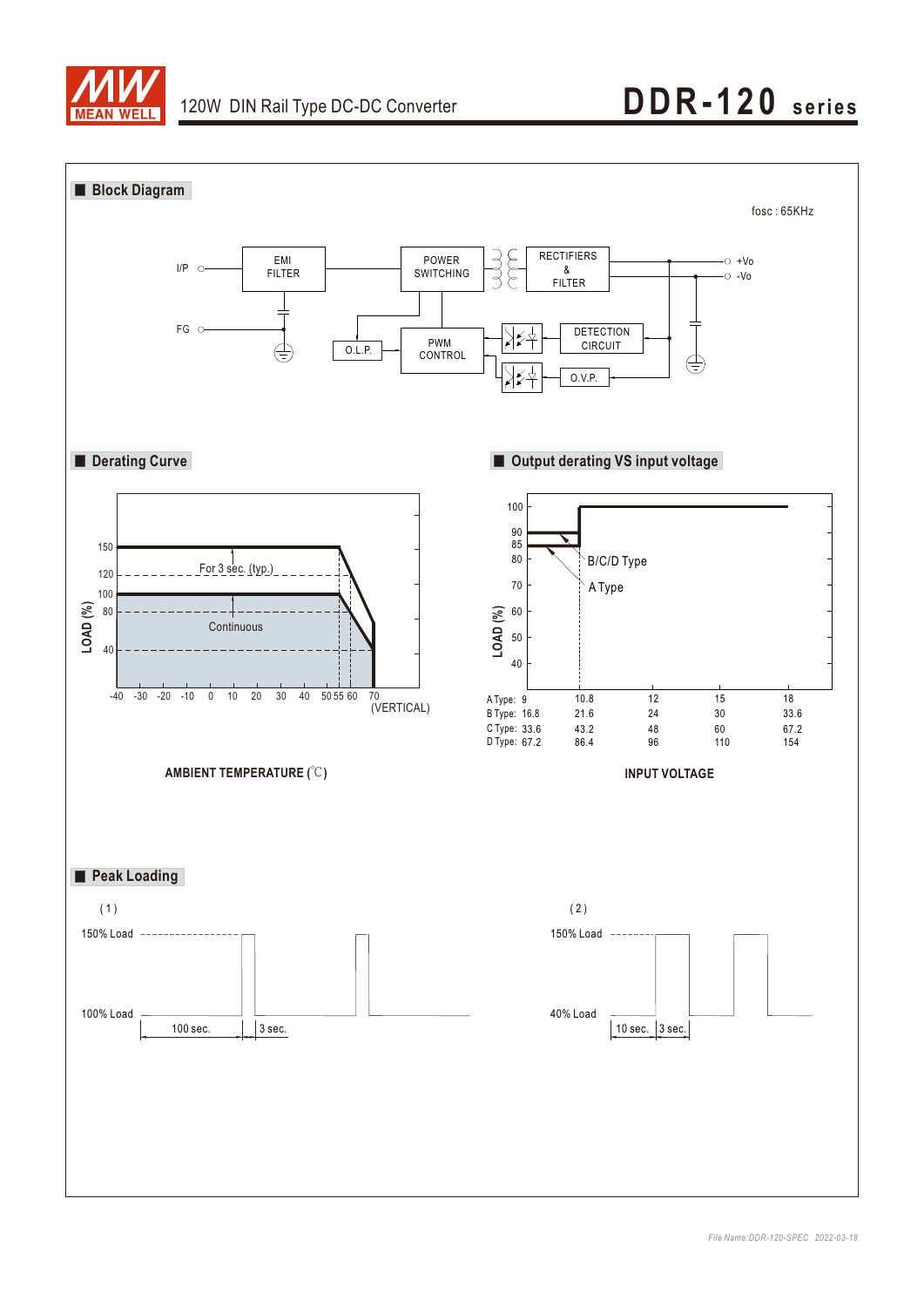

#### **Input Fuse**

There is a fuse connected in series to the positive input line, which is used to protect against abnormal surge. Fuse specifications of each model are shown as below.

| Type | Fuse Type | Reference and Rating      |
|------|-----------|---------------------------|
| Α    | Time-Lag  | Conquer MST, 10A, 250V *2 |
| B    | Time-Lag  | Conquer MST, 8A, 250V *2  |
| C    | Time-Lag  | Conquer MST, 8A, 250V *1  |
|      | Time-Lag  | Conquer MST, 4A, 250V *1  |

#### **Input Under-Voltage Protection**

 $\overline{0}$   $\overline{1}$   $\overline{33.6}$ 

31 33 34 35 36

5 10 15  $20<sub>2</sub>$ 25 Vo 30 $-$ 

If input voltage drops below Vimin, the internal control IC shuts down and there is no output voltage. It recovers automatically when input voltage reaches above Vimin,please refer to the cruve below.

> →Turn On **Turn Off**

Vin

37



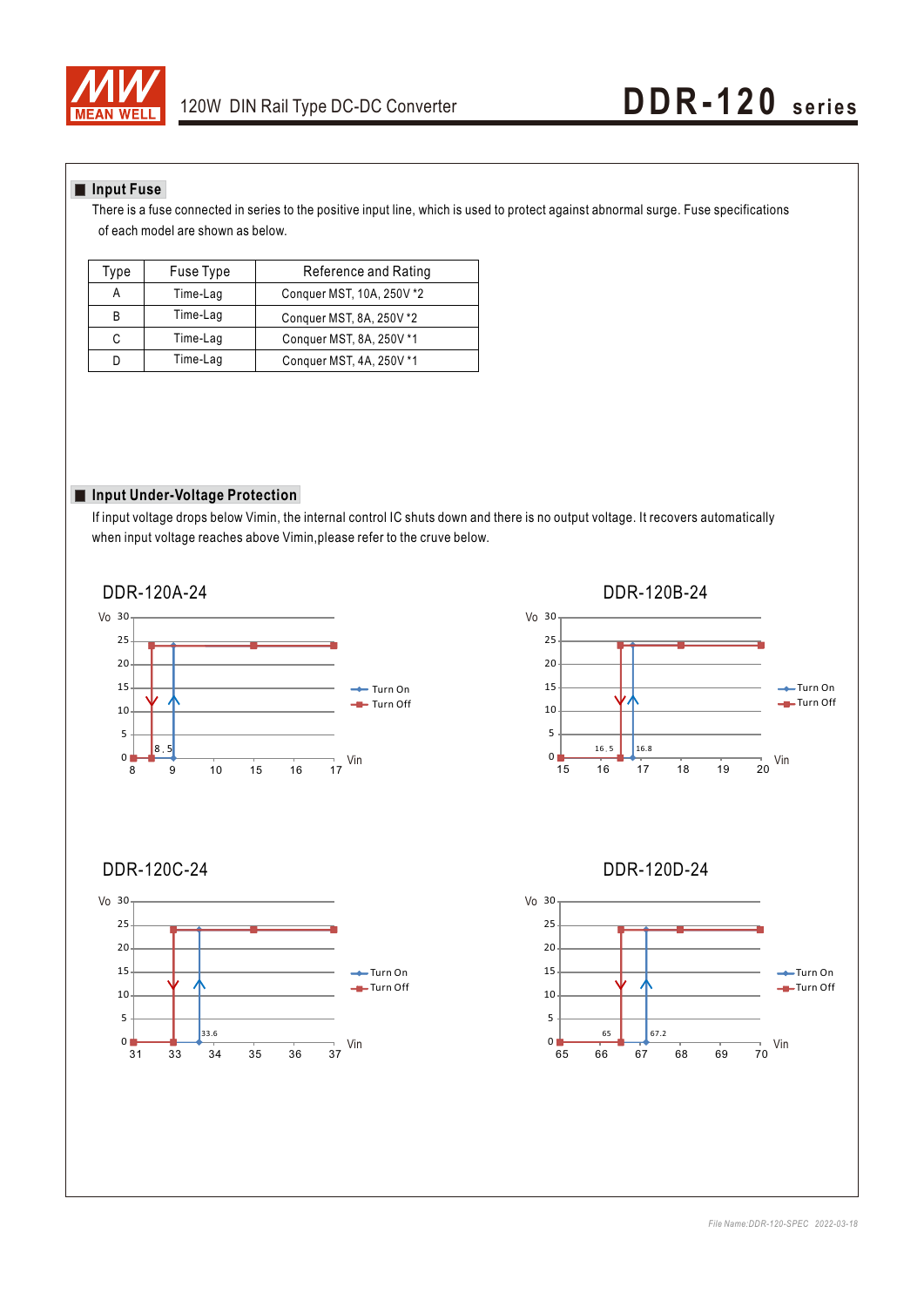

### 120W DIN Rail Type DC-DC Converter **DDR-120** series

#### **Input Reverse Polarity Protection**

There is a MOSFET connected in series to the negative input line. If the input polarity is connected reversely, the MOSFET opens and there will be no output to protect the unit.

#### **Input Range and Transient Ability**

The series has a wide range input capability. With -30% / +40% of rated input voltage(except A Type), it can withstand that for 1 second.

#### **Inrush Current**

Inrush current is suppressed by a current limit circuit during the initial start-up, and then the circuit is bypassed by a MOSFET to reduce power consumption after accomplishing the start-up.

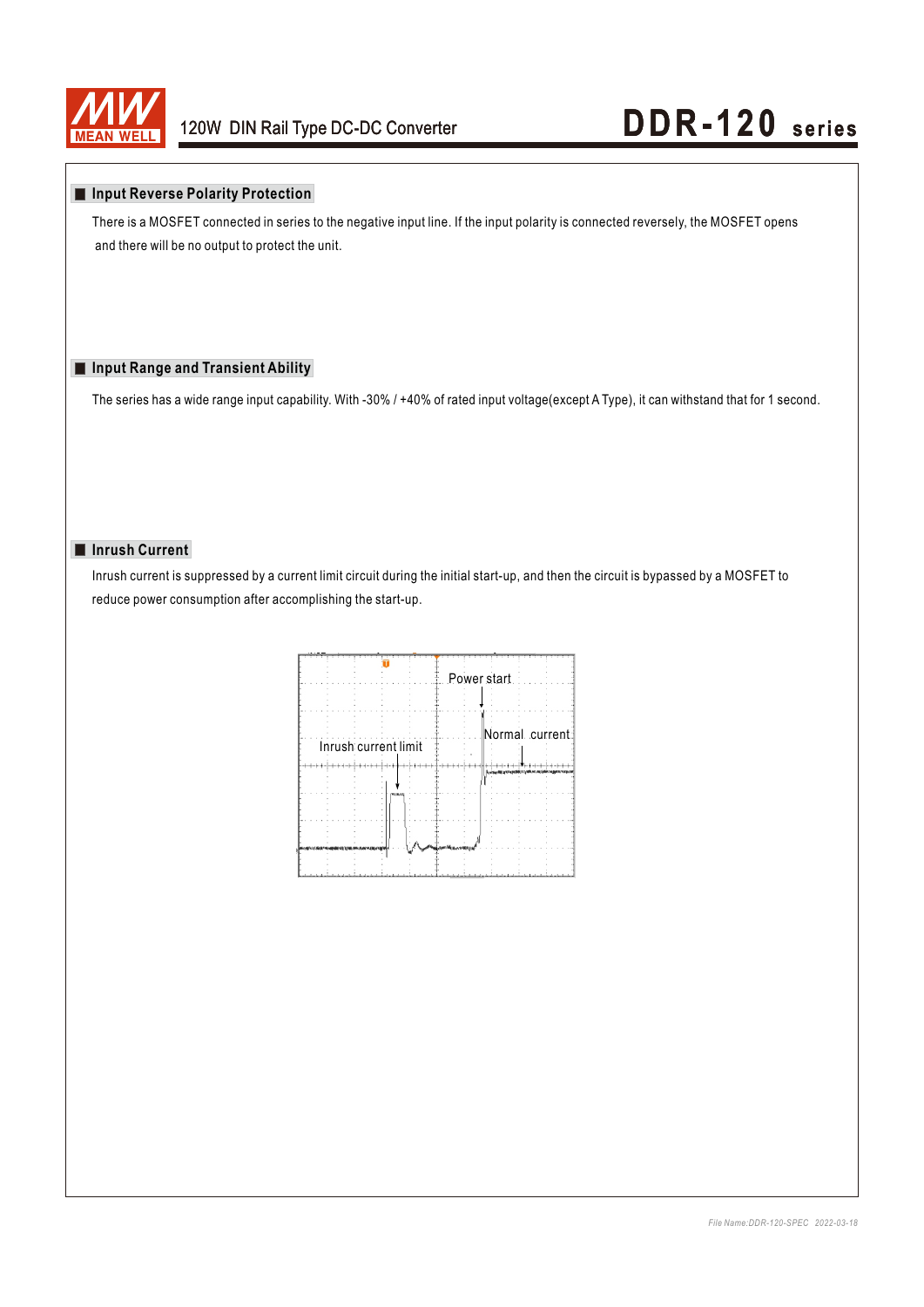

# 120W DIN Rail Type DC-DC Converter **DDR-120** *series*

#### **Hold-up Time**

EN50155: 2007 version -D type is in compliance with S2 level (10ms), while A types are in compliance with S1 level (3ms) at full load output condition. To fulfil the requirements of S2 level (10ms), B types require de-rating their output load to 70%, C types require de-rating their output load to 60%, please refer to the curve diagrams below.



EN50155: 2017 version - Comply with S1 level (6ms)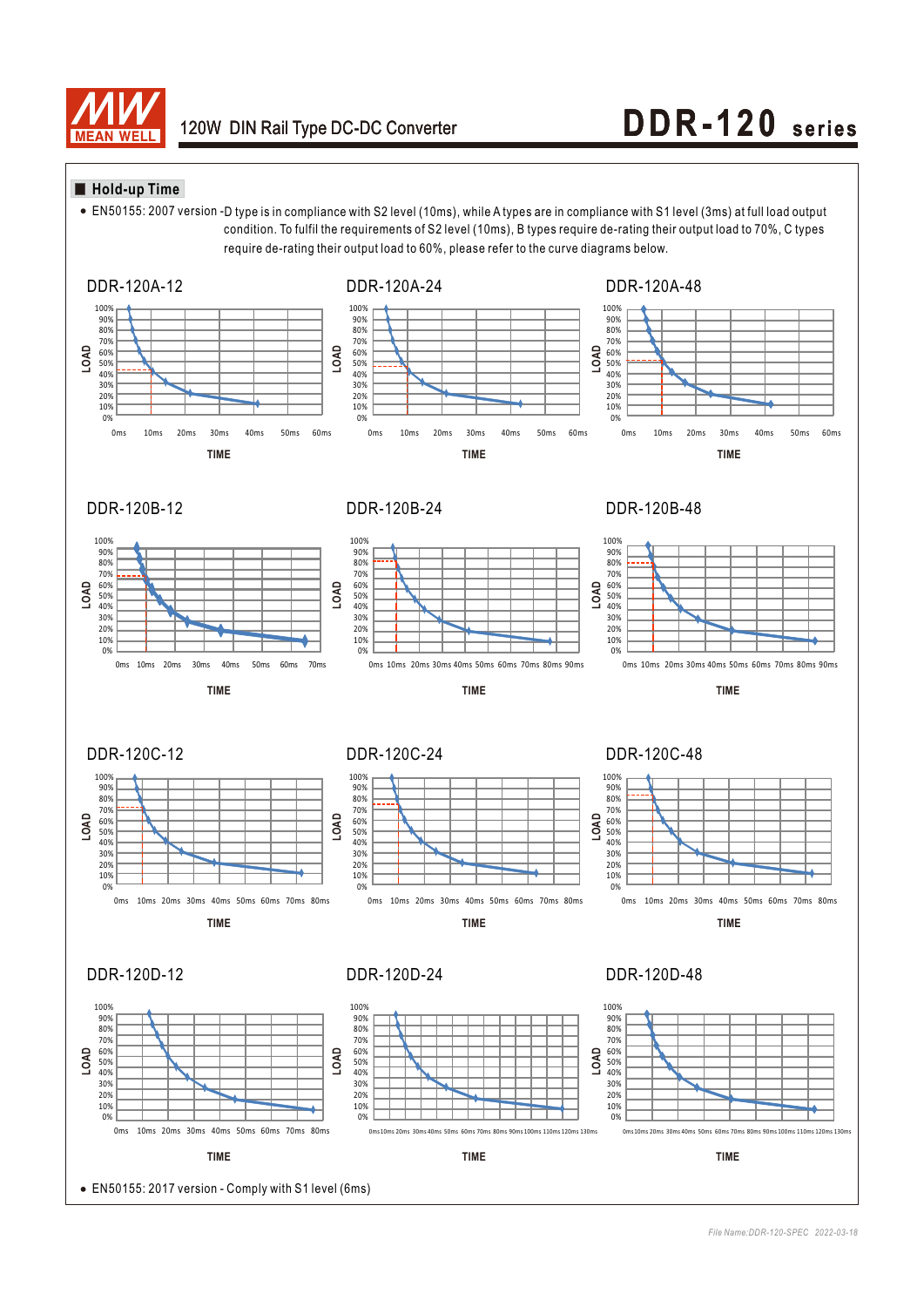

### 120W DIN Rail Type DC-DC Converter **DDR-120** *series*



*File Name:DDR-120-SPEC 2022-03-18*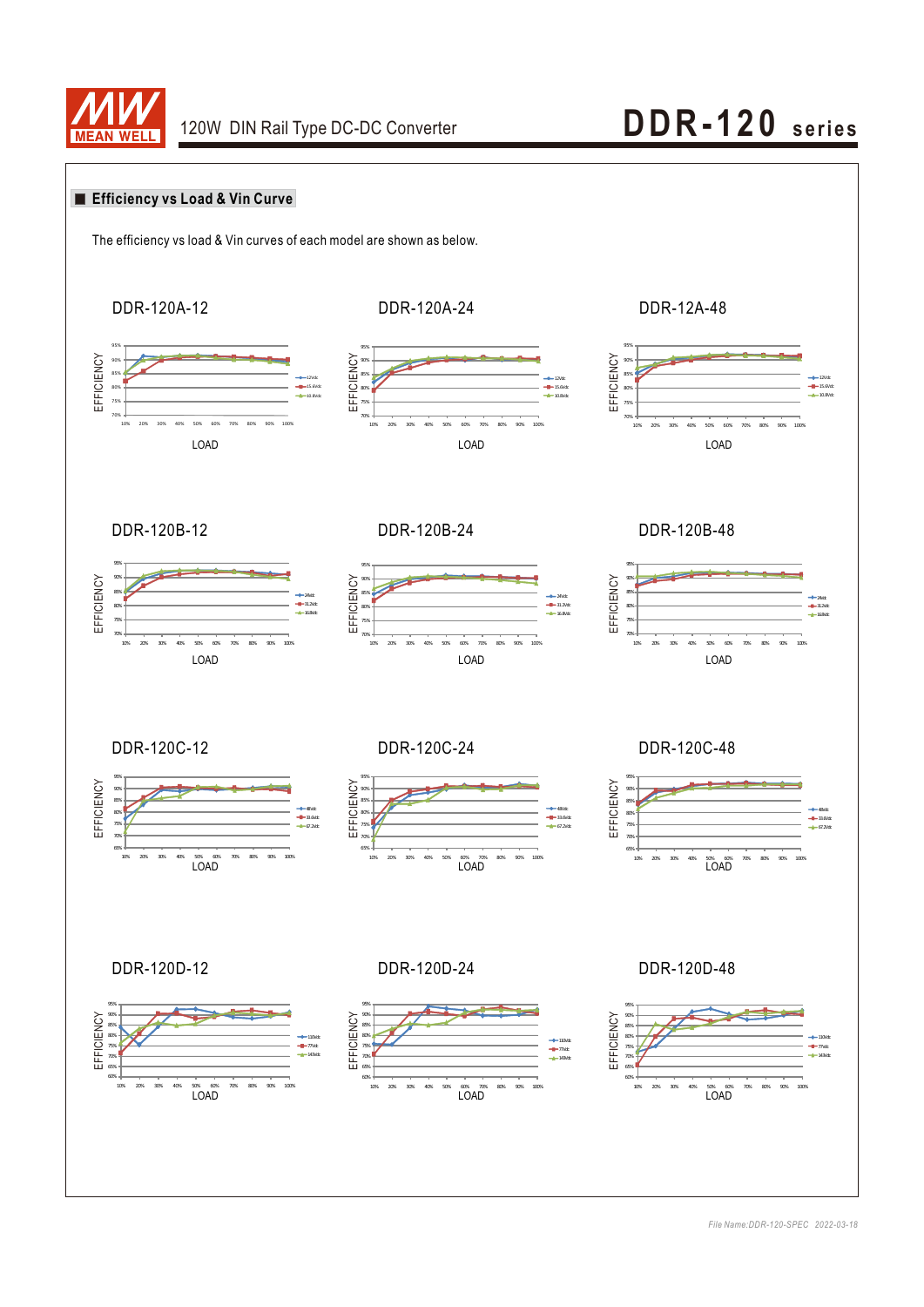

### **Immunity to Environmental Conditions**

| Test method                     | Standard                                                                                                                          | Test conditions                                                                 | <b>Status</b> |
|---------------------------------|-----------------------------------------------------------------------------------------------------------------------------------|---------------------------------------------------------------------------------|---------------|
| <b>Cooling Test</b>             | EN 50155 section 12.2.3 (Column 2, Class TX)<br>EN 60068-2-1                                                                      | Temperature: -40°C<br>Dwell Time: 2 hrs/cycle                                   | No damage     |
| Dry Heat Test                   | EN 50155 section 12.2.4 (Column 2, Class TX)<br>EN 50155 section 12.2.4 (Column 3, Class TX & Column 4, Class TX)<br>EN 60068-2-2 | Temperature: 70°C / 85°C<br>Duration: 6 hrs / 10min                             | PASS          |
| Damp Heat Test, Cyclic          | EN 50155 section 12.2.5<br>EN 60068-2-30                                                                                          | Temperature: 25°C~55°C<br>Humidity: 90%~100% RH<br>Duration: 48 hrs             | PASS          |
| <b>Vibration Test</b>           | EN 50155 section 12.2.11<br>EN 61373                                                                                              | Temperature: $19^{\circ}$ C<br>Humidity: 65%<br>Duration: 10 mins               | PASS          |
| <b>Increased Vibration Test</b> | EN 50155 section 12.2.11<br>EN 61373                                                                                              | Temperature: $19^{\circ}$ C<br>Humidity: 65%<br>Duration: 5 hrs                 | PASS          |
| Shock Test                      | EN 50155 section 12.2.11<br>EN 61373                                                                                              | Temperature: $21 \pm 3^{\circ}$ C<br>Humidity: 65 $\pm$ 5%<br>Duration: 30ms*18 | PASS          |
| Low Temperature Storage Test    | EN 50155 section 12.2.3 (Column 2, Class TX)<br>EN 60068-2-1                                                                      | Temperature: $-40^{\circ}$ C<br>Dwell Time: 16 hrs.                             | PASS          |
| Salt Mist Test                  | EN 50155 section 12.2.10 (Class ST4)                                                                                              | Temperature: $35^{\circ}C \pm 2^{\circ}C$<br>Duration: 96 hrs                   | PASS          |

### **EN45545-2 Fire Test Conditions**

|                 | Test Items<br><b>Hazard Level</b> |                                       |                 |             |             |
|-----------------|-----------------------------------|---------------------------------------|-----------------|-------------|-------------|
|                 | Items                             | Standard                              | HL <sub>1</sub> | HL2         | HL3         |
|                 | Oxygen index test                 | EN 45545-2:2013<br>EN ISO 4589-2:1996 | <b>PASS</b>     | <b>PASS</b> | <b>PASS</b> |
| R <sub>22</sub> | Smoke density test                | EN 45545-2:2013<br>EN ISO 5659-2:2006 | <b>PASS</b>     | <b>PASS</b> | <b>PASS</b> |
|                 | Smoke toxicity test               | EN 45545-2:2013<br>NF X70-100:2006    | <b>PASS</b>     | <b>PASS</b> | <b>PASS</b> |
| R <sub>24</sub> | Oxygen index test                 | EN 45545-2:2013<br>EN ISO 4589-2:1996 | <b>PASS</b>     | <b>PASS</b> | <b>PASS</b> |
| R <sub>25</sub> | Glow-wire test                    | EN 45545-2:2013<br>EN 60695-2-11:2000 | <b>PASS</b>     | <b>PASS</b> | <b>PASS</b> |
| R <sub>26</sub> | Vertical flame test               | EN 45545-2:2013<br>EN 60695-11:2003   | <b>PASS</b>     | <b>PASS</b> | <b>PASS</b> |
|                 |                                   |                                       |                 |             |             |